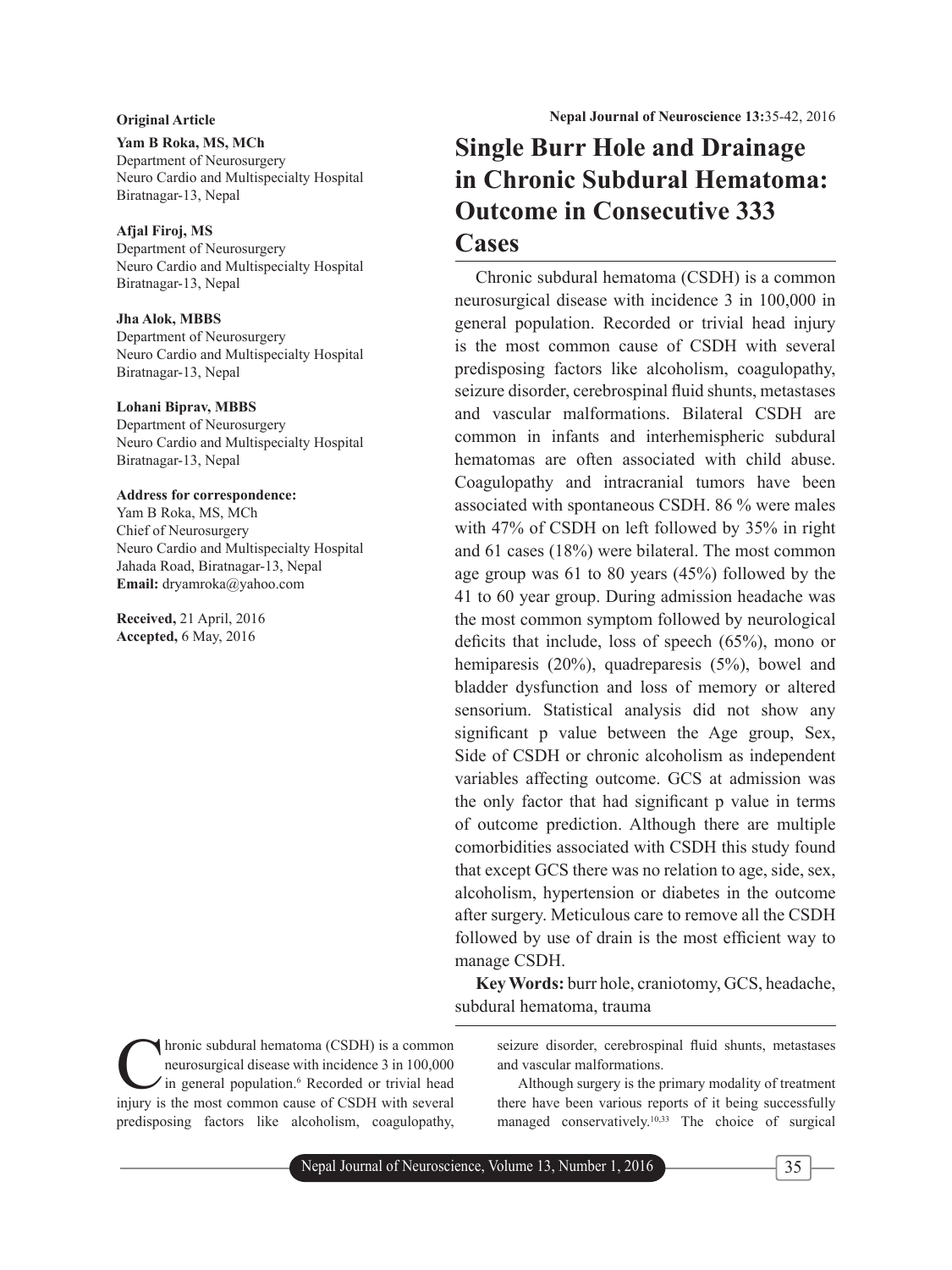

*Figure 1: Showing the method innovated by the senior*  author using a Foleys and modified needle cover for *irrigation*

procedure is surgeon variable and the common ones being, single or double burr hole drainage with or without a drain or irrigation, twist drill craniostomy, mini-craniotomy, endoscopic removal and subduro-peritoneal shunt.<sup>3,17,20,25-</sup> 27

The prognosis of CSDH after surgery is relatively good with recurrence rate between 3 to 34%.12 The factors associated with increase in recurrence are incomplete removal, pneumocephalus, membrane formation and coagulopathy. Interestingly one study found no relation in post-operative recurrence in surgery performed by either senior or junior surgeons.<sup>24</sup>

# **Materials and Methods**

This is a retrospective single center study of CSDH cases from January 2010 to April 2016. All operated cases of CSDH unilateral or bilateral were included in the study. Epidemiological and demographical data like age, sex, mode of injury if recorded, alcohol intake, comorbid conditions, side of hematoma, admission Glasgow coma scale (GCS) and GCS at discharge were noted. The outcome of surgery for CSDH is good and therefore the GCS was dichotomized into good (GCS-15) or poor prognosis (GCS-12-14) and this was used to calculate the final outcome and interrelationship between variables.

#### **Surgical procedure**

All the procedure was performed by the first author. Under general anesthesia the head was rotated to the opposite side and a single parietal burr hole was performed. Care was taken in the elderly with stiff neck. The dura was coagulated with monopolar and opened in a cruciate manner. With the suction at the dural level the CSDH was sucked till the level was below dura and then the edges coagulated till bone edge. A self innovated (The outer cap of a needle was taken and 3 mm cut off its tip. This is then reversed and inserted into the Foley catheter



*Figure 2: Age group in years*

used for drainage. Number 10 Foleys if thin or number 12/14 was used if large CSDH was present) irrigation catheter was introduced and the cavity washed in all direction till the return was clear **(Figure 1)**. The subdural space was continuously irrigated to prevent air trapping followed by a subperiosteal closed suction drain insertion. The head was rotated and the same procedure repeated in opposite side if bilateral. Postoperatively the patient was kept in head low position on a soft pillow for 48 hours following which the drain was removed and the patient ambulated. The drain was clamped during mobilization for meals or visiting restroom. Sutures were removed on 7th postoperative day and discharged. All were followed at 2 weeks, 2 months and one year post surgery. No prophylactic anti-epileptic drugs were used and the latter started if there was postoperative seizure or there was history of seizure.

#### **Statistical analysis**

Chi-square test was used for checking the association for the outcome variables. A  $P < 0.05$  was considered as statistically significant. Standard deviations, and medians were reported for interval variables, and percentages were reported for categorical variables. Statistical analyses were conducted with SPSS statistical package (version 16.0; SPSS Inc, Chicago, IL, USA).

### **Results**

A total of 333 cases were included in this study. This is 13% of all the neurosurgical cases operated during the same interval. Six cases which were managed conservatively were excluded from the study. 86 % were males with 47% of CSDH on left followed by 35% on right and 61 cases (18%) were bilateral. In the majority of cases the precipitating factor was unknown (64%), followed by fall (25%) and road accidents in 8%. Chronic alcoholism was found in 34% of cases. The most common age group was 61 to 80 years (45%) followed by the 41 to 60 years group (S.D .798). Four cases were below 10 years and 25 cases were above 81 years of age.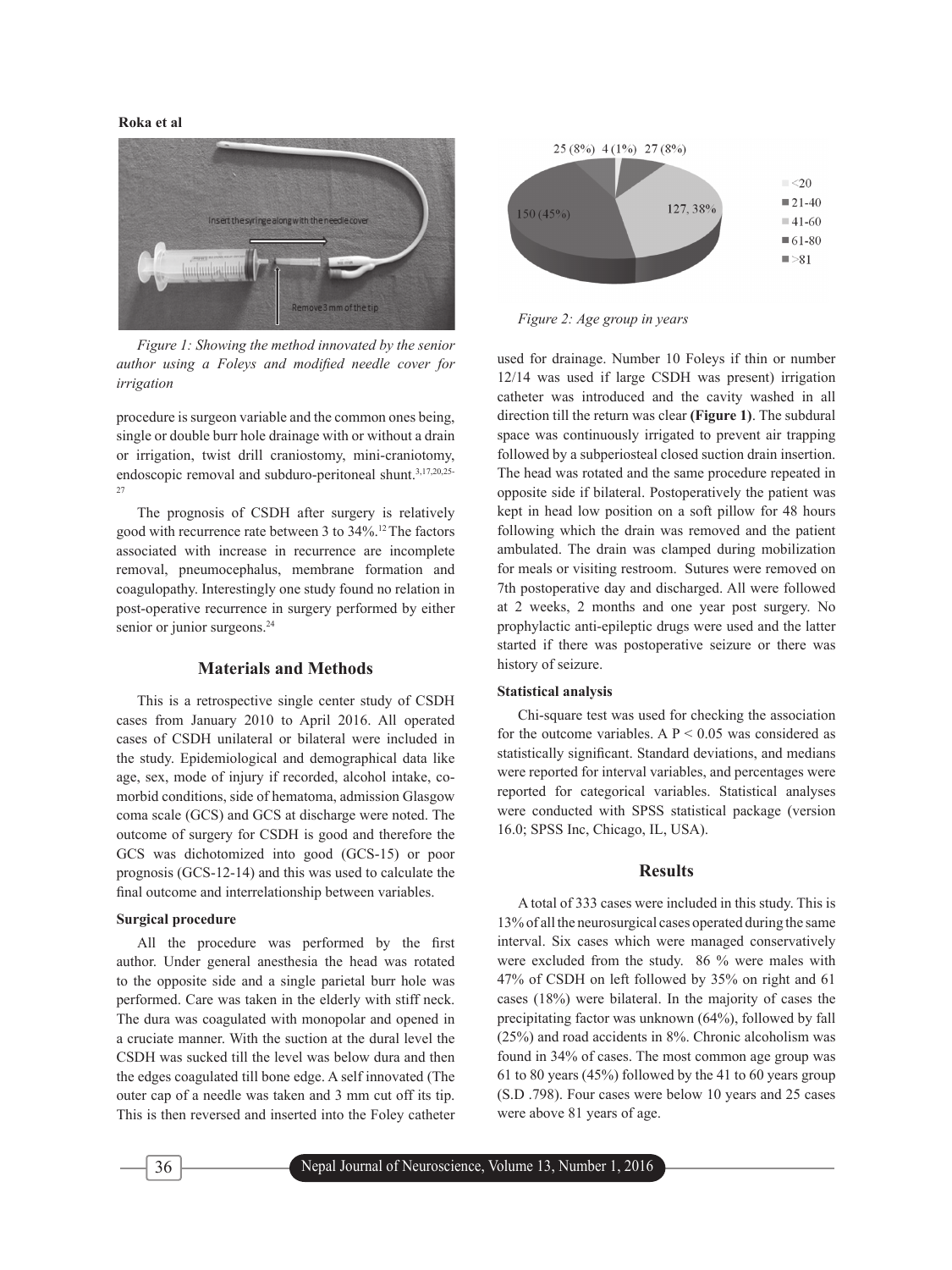#### **Chronic Subdural Hematoma**



*Figure 3: Side of the injury*  $Figure 4$ : Mode of *injury among the patients* 

During admission headache was the most common symptom followed by neurological deficits that include, loss of speech (65%), mono or hemiparesis (20%), quadreparesis (5%), bowel and bladder dysfunction and loss of memory or altered sensorium. Interestingly 80% of the cases were admitted through the emergency and only 20 % visited the outpatient clinic. The most common morbidity associated with CSDH was hypertension either isolated (8%) or along with diabetes (10 %). The other association was with diabetes, liver disease, seizure, Parkinsonism and operated cases of malignancy/ craniotomy **(Figure 2-6)**.

The cases were divided into two groups on the basis of GCS as either poor outcome (GCS-12-14) or good outcome (GCS>15) and interrelated variables calculated. Statistical analysis did not show any significant p value between the Age group, Sex, Side of CSDH or chronic alcoholism as independent variables affecting outcome. GCS at admission was the only factor that had significant p value in terms of outcome prediction. Each of these variables did not correlate significantly with either the GCS at admission or discharge **(Table 1 and 2)**.

There were only 4 cases of recurrence (2 cases had pneumocephalus, 1 case had trauma and 1 case there was residual collection. Of total, 323 cases had a GCS of 15 at discharge. Craniotomy was done in the case of trauma

to remove the acute component of the blood. Follow up is from 2 months to 5 years.

# **Discussion**

CSDH is one of the most common intra-cranial hematoma with an incidence of 3/100,000 in average population and 58/100,000 in those above 70 years of age. 28 CSDH is usually found in the elderly wherein the age related cerebral atrophy leads to shrinking of the brain and thus tension on the bridging veins which rupture with minor trauma. The low pressure venous bleed leads to slow enlargement of the subdural hematoma before clinical signs appear. Small CSDH can spontaneously resorb but the majority of them will need surgical intervention. Although termed subdural, the presence of subdural space is a question in itself. Presence of a layer of cells in direct contact between dura and the arachnoid has been found and a cleavage in this plane leading to CSDH has been postulated.28

With time CSDH tends to organize and form capsulated thick membranes which either cover or lead to multiple loculations. 29 The membrane then tends to neovascularize leading to repeated bleeding and further expansion of the hematoma. The other causes of expansion of CSDH could be due to development of an osmotic gradient drawing



Nepal Journal of Neuroscience, Volume 13, Number 1, 2016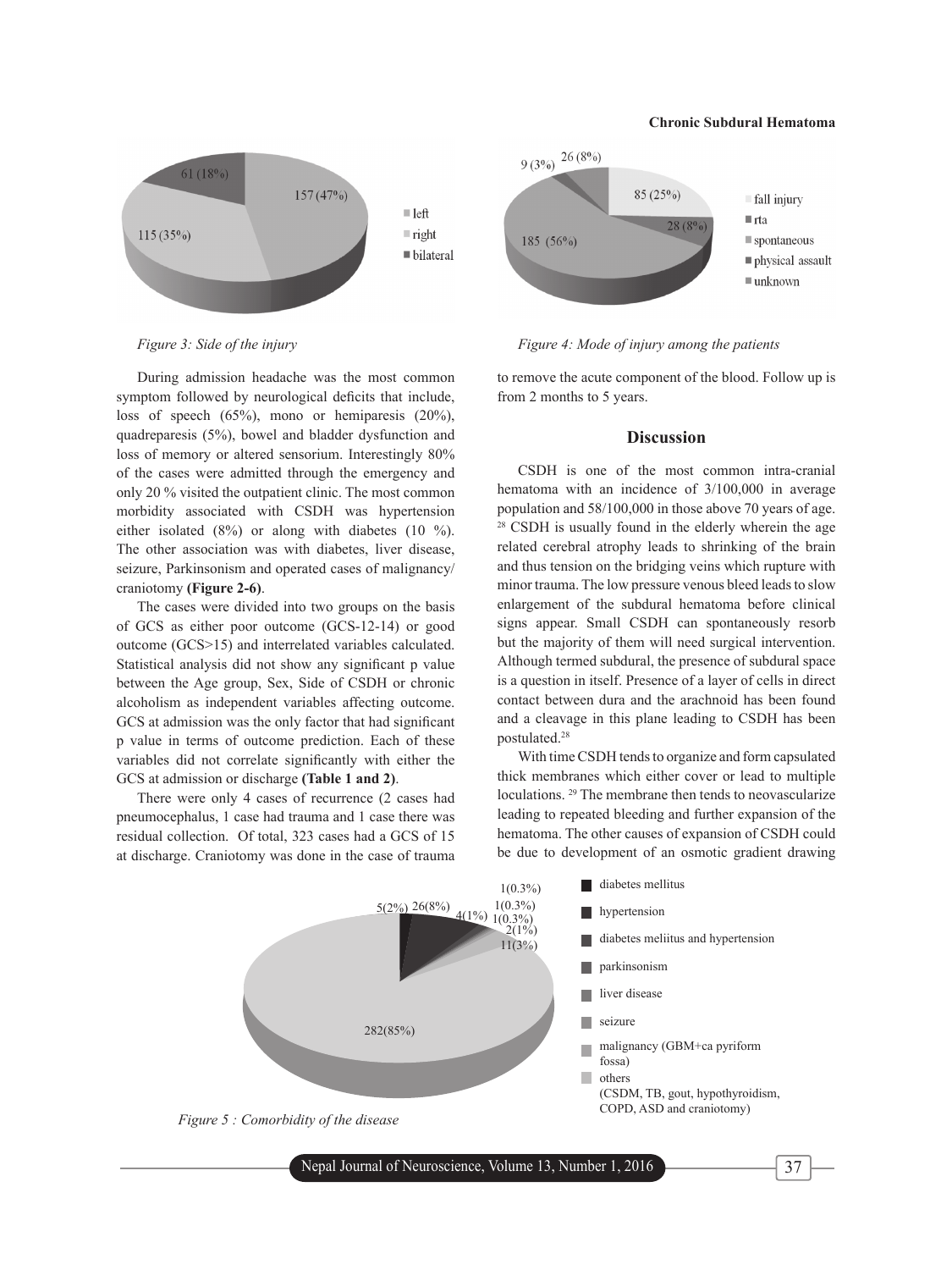

*Figure 6: Showing the types of CSDH, A. chronic left sided, B. chronic right sided, C. left side acute on chronic along with subdural hygroma on right side and D. subdural hematoma in a case of decompressive craniotomy*

more fluid, active coagulation and fibrinolysis within the hematoma or elevated levels of tissue plasminogen activator. 5, 15, 16 In later stages the membrane may calcify. As the hematoma size increases it reaches appoint where the compensatory mechanism fail and clinical signs start to present. The blood flow to the thalamus and basal ganglia are particularly affected leading to spread of neural depression and thus deficits. A 7% reduction of cerebral blood flow to these areas was associated with headache and 35% with hemiparesis.31

The causes of CSDH include, trauma, acute subdural hematoma or idiopathic. The factors that increase the risk of CSDH are chronic alcoholism, epilepsy, coagulopathy, arachnoid cysts (age <40 years), anticoagulant therapy (including aspirin), cardiovascular disease (eg, hypertension, arteriosclerosis), thrombocytopenia, spinal anesthesia, cerebrospinal shunt procedures, severe dehydration and Diabetes mellitus.19,11,18,34 Bilateral

|                        | <b>Categories</b> | <b>GCS</b> at admission    |                         |         |                |
|------------------------|-------------------|----------------------------|-------------------------|---------|----------------|
| <b>Characteristics</b> |                   | Poor prognosis(<14)        | Good prognosis $(>=14)$ | p value | <b>Remarks</b> |
| <b>Sex</b>             | male              | 76                         | 210                     |         | <b>NS</b>      |
|                        | female            | 17                         | 30                      | 0.174   |                |
|                        | Total             | 93                         | 240                     |         |                |
| side                   | left              | 52                         | 105                     |         | <b>NS</b>      |
|                        | right             | 27                         | 88                      | 0.071   |                |
|                        | bilateral         | 14                         | 47                      |         |                |
|                        | Total             | 93                         | 240                     |         |                |
| h/o alcoholism         | yes               | 35                         | 78                      |         | <b>NS</b>      |
|                        | no                | 58                         | 162                     | 0.375   |                |
|                        | Total             | 93                         | 240                     |         |                |
| <b>Characteristics</b> | <b>Categories</b> | GCS at discharge           |                         | p value |                |
|                        |                   | Poor prognosis $(\leq 14)$ | Good prognosis $(>=14)$ |         | <b>Remarks</b> |
| <b>Sex</b>             | Male              | 10                         | 276                     |         | <b>NS</b>      |
|                        | Female            | $\theta$                   | 47                      | 0.213   |                |
|                        | Total             | 10                         | 323                     |         |                |
| h/o alcoholism         | Yes               | $\overline{3}$             | 110                     |         | <b>NS</b>      |
|                        | No                | $\overline{7}$             | 213                     | 0.543   |                |
|                        | Total             | 10                         | 323                     |         |                |
|                        | Total             | 10                         | 323                     |         |                |
| <b>Characteristics</b> | <b>Categories</b> | GCS at discharge           |                         | P value | <b>Remarks</b> |
|                        |                   | Poor prognosis $(\leq 14)$ | Good prognosis $(>=14)$ |         |                |
| GCS at admission       | Poor prognosis    | 10                         | 83                      |         |                |
|                        | Good prognosis    | $\mathbf{0}$               | 240                     | 0.000   | S              |
|                        | Total             | 10                         | 323                     |         |                |

*Table 1: Table showing the relation of different characteristics with the dichotomized GCS (Poor v/s good outcome) at admission and discharge*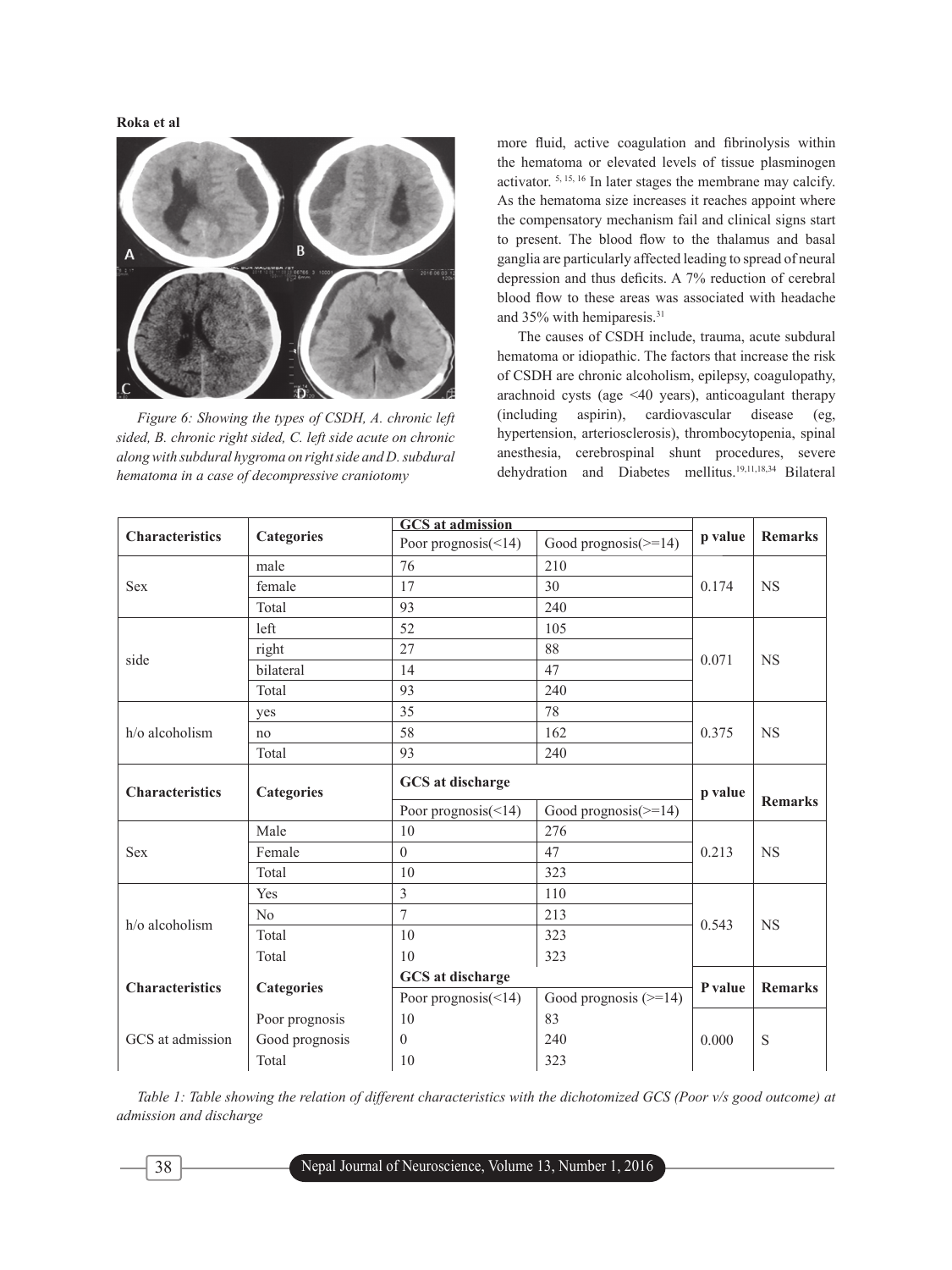# **Chronic Subdural Hematoma**

| Characteristics    | Categories                                                             | GCS at admission |                   |                |
|--------------------|------------------------------------------------------------------------|------------------|-------------------|----------------|
|                    |                                                                        | Poor prognosis   | Good<br>prognosis |                |
| Age group in years | $<$ 20                                                                 | $\mathbf{1}$     | 3                 |                |
|                    | $21-40$                                                                | 5                | 22                |                |
|                    | $41 - 60$                                                              | 33               | 94                |                |
|                    | 61-80                                                                  | 47               | 103               |                |
|                    | >80                                                                    | $\tau$           | 18                |                |
|                    | Total                                                                  | 93               | 240               |                |
| Mode of injury     | fall injury                                                            | 17               | 68                |                |
|                    | <b>RTA</b>                                                             | 9                | 19                |                |
|                    | Spontaneous                                                            | 41               | 144               |                |
|                    | physical assault                                                       | $\boldsymbol{0}$ | 9                 |                |
|                    | Unknown                                                                | 26               | $\boldsymbol{0}$  |                |
|                    | Total                                                                  | 93               | 240               |                |
| Comorbidity        | diabetes mellitus                                                      | $\mathbf{1}$     | $\overline{4}$    |                |
|                    | Hypertension                                                           | $\boldsymbol{0}$ | 26                |                |
|                    | DM and HTN                                                             | $\boldsymbol{0}$ | $\overline{4}$    |                |
|                    | Parkinsonism                                                           | $\mathbf{0}$     | $\mathbf{1}$      |                |
|                    | liver disease                                                          | $\boldsymbol{0}$ | $\mathbf{1}$      |                |
|                    | Seizure                                                                | $\boldsymbol{0}$ | $\mathbf{1}$      |                |
|                    | malignancy (GBM+ca pyriform<br>fossa)                                  | $\boldsymbol{0}$ | $\sqrt{2}$        |                |
|                    | others(CSOM, TB, gout,<br>hypothyroidism, COPD, ASD<br>and craniotomy) | $\overline{0}$   | 11                |                |
|                    | None                                                                   | 92               | 190               |                |
|                    | Total                                                                  | 93               | 240               |                |
| Characteristics    | Categories                                                             | GCS at discharge |                   |                |
|                    |                                                                        | Poor prognosis   |                   | Good prognosis |
| Age group in years | $<$ 20                                                                 | $\boldsymbol{0}$ |                   | $\overline{4}$ |
|                    | $21-40$                                                                | $\boldsymbol{0}$ |                   | 27             |
|                    | $41 - 60$                                                              | 5                |                   | 122            |
|                    | 61-80                                                                  | $\mathfrak{Z}$   |                   | 147            |
|                    | >80                                                                    | $\overline{2}$   |                   | 23             |
|                    | Total                                                                  | $10\,$           |                   | 223            |
| Side               | Left                                                                   | $8\,$            |                   | 149            |
|                    | Right                                                                  | $\overline{0}$   |                   | 115            |
|                    | Bilateral                                                              | $\overline{2}$   |                   | 59             |
|                    | Total                                                                  | $10\,$           |                   | 323            |
| Mode of injury     | fall injury                                                            | $\boldsymbol{0}$ |                   | 85             |

Nepal Journal of Neuroscience, Volume 13, Number 1, 2016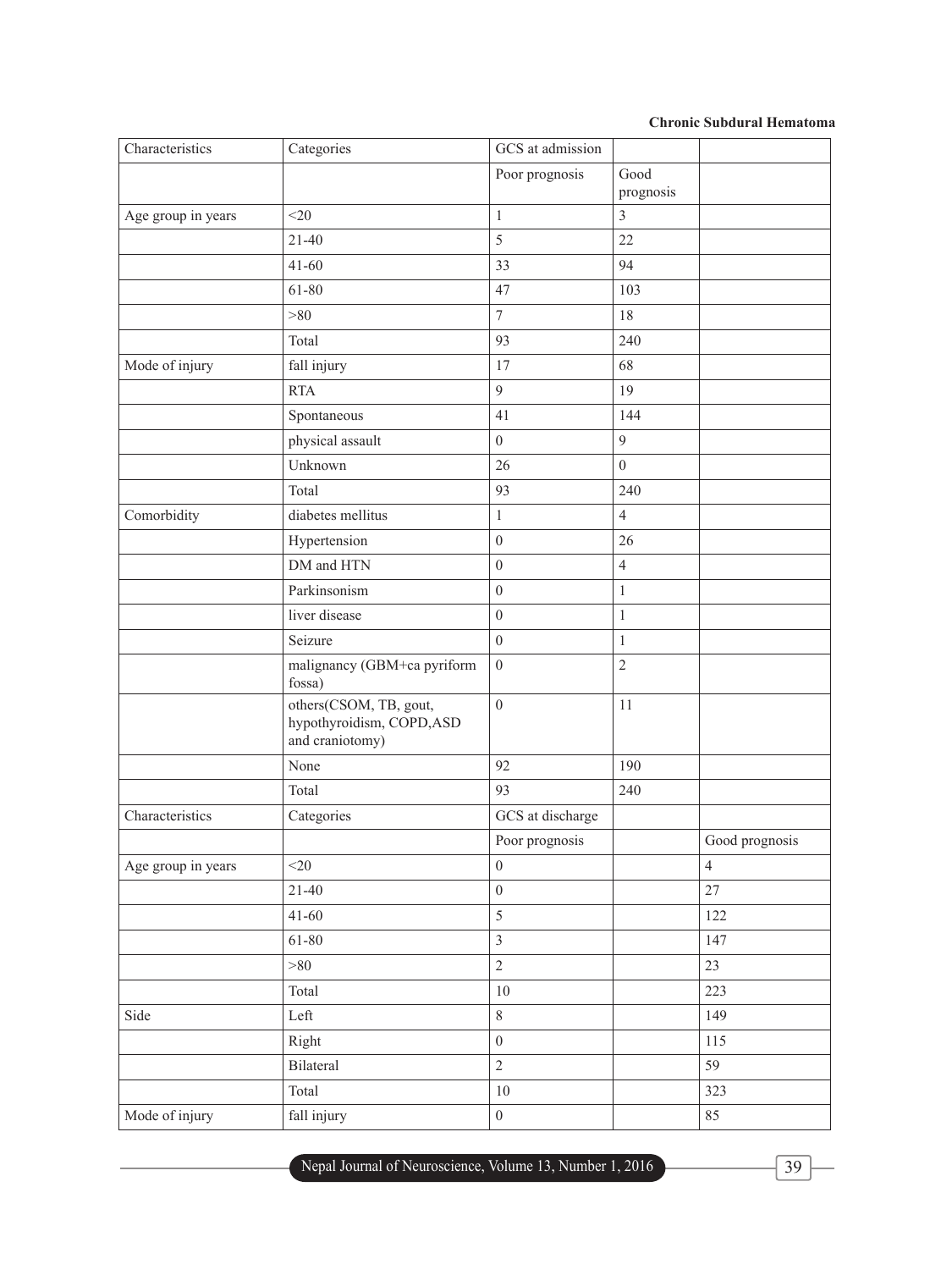|             | <b>RTA</b>                                                             | $\boldsymbol{0}$ | 28             |
|-------------|------------------------------------------------------------------------|------------------|----------------|
|             | Spontaneous                                                            | $\boldsymbol{0}$ | 185            |
|             | physical assault                                                       | $\boldsymbol{0}$ | 9              |
|             | Unknown                                                                | 10               | 16             |
|             | Total                                                                  | 10               | 323            |
| Comorbidity | diabetes mellitus                                                      | $\boldsymbol{0}$ | 5              |
|             | Hypertension                                                           | $\boldsymbol{0}$ | 26             |
|             | DM and HTN                                                             | $\boldsymbol{0}$ | $\overline{4}$ |
|             | Parkinsonism                                                           | $\boldsymbol{0}$ | $\mathbf{1}$   |
|             | liver disease                                                          | $\boldsymbol{0}$ | $\mathbf{1}$   |
|             | Seizure                                                                | $\boldsymbol{0}$ | $\mathbf{1}$   |
|             | malignancy (GBM+ ca pyriform<br>fossa)                                 | $\overline{0}$   | $\overline{2}$ |
|             | others(CSOM, TB, gout,<br>hypothyroidism, COPD, ASD<br>and craniotomy) | $\boldsymbol{0}$ | 11             |
|             | None                                                                   | 10               | 272            |
|             | Total                                                                  | 10               | 323            |

*Table 2: Table showing the clinical presentation at admission and outcome at discharge using the dichotomized GCS (Poor v/s good outcome)*

CSDH are common in infants and interhemispheric subdural hematomas are often associated with child abuse.7,8 Coagulopathy and intracranial tumors have been associated with spontaneous CSDH.4,13,19,21 In this study we also found the association of hypertension, diabetes, previous surgery and Parkinson's disease associated with CSDH but they were all statistically insignificant causes.

The presenting symptoms are depending on the site and size, confusion or coma, altered memory, speaking or swallowing problems, gait abnormalities, decreased mentation, headache, seizures and bowel or bladder incontinence. Computed tomogram (CT) or magnetic resonance imaging remains investigation of choice along with full hematology and biochemistry study to rule out comorbid conditions. CT is sufficient for diagnosis and it can present as hypo, iso or hyper dense lesion depending on the chronicity of the subdural blood. Repeat trauma can lead to mixed findings. CSDH Classically SDH has been defined as acute  $(57 \text{ days})$ , Sub-acute  $(7-21 \text{ days})$ or CSDH (>21 days) **(Figure 2)**. The most common feature to be distinguished from is the subdural hygroma which probably form after a tear in the arachnoid allows Cerebrospinal fluid to collect in the subdural space. Measuring the Hounsfield or getting an MRI can distinguish the two as hygromas rarely need any further treatment.

Management includes most often surgery but conservative treatment can also be tried. The morbidity and mortality rates in surgery for CSDH are around 2-11% and 1-5%, respectively. 86% -90% of patients with CSDH are adequately treated after a single surgical procedure. The choice of surgical procedure is surgeon variable and the common ones being, single or double burr hole drainage with or without a drain or irrigation, twist drill craniostomy, mini-craniotomy, endoscopic removal and subduro-peritoneal shunt. In all our cases single burr hole along with irrigation and a subperiosteal drain was used. With this we have had a very low recurrence rate (4/333 cases). Although two burr hole have been advised in large CSDH we have not found it necessary.

There are many studies dealing with outcome of each individual method of treatment but most of them including systemic review and meta-analysis have failed to show any single procedure as the best.  $112,23$  In the largest metaanalysis of 34,829 cases it was shown that whatever the primary procedure the use of drains resulted in lesser recurrence and craniotomy was better for recurrent cases.<sup>2</sup> They also did not find any difference in performing the procedure at bedside or in the operating room (RR, 0.69; 95% CI, 0.46-1.05;  $P = 0.09$ ), morbidity (RR, 0.45; 95%) CI, 0.2-1.01;  $P = 0.05$ ), cure (RR, 1.05; 95% CI, 0.98-1.11; P = 0.15), and recurrence rates (RR, 1; 95% CI, 0.66-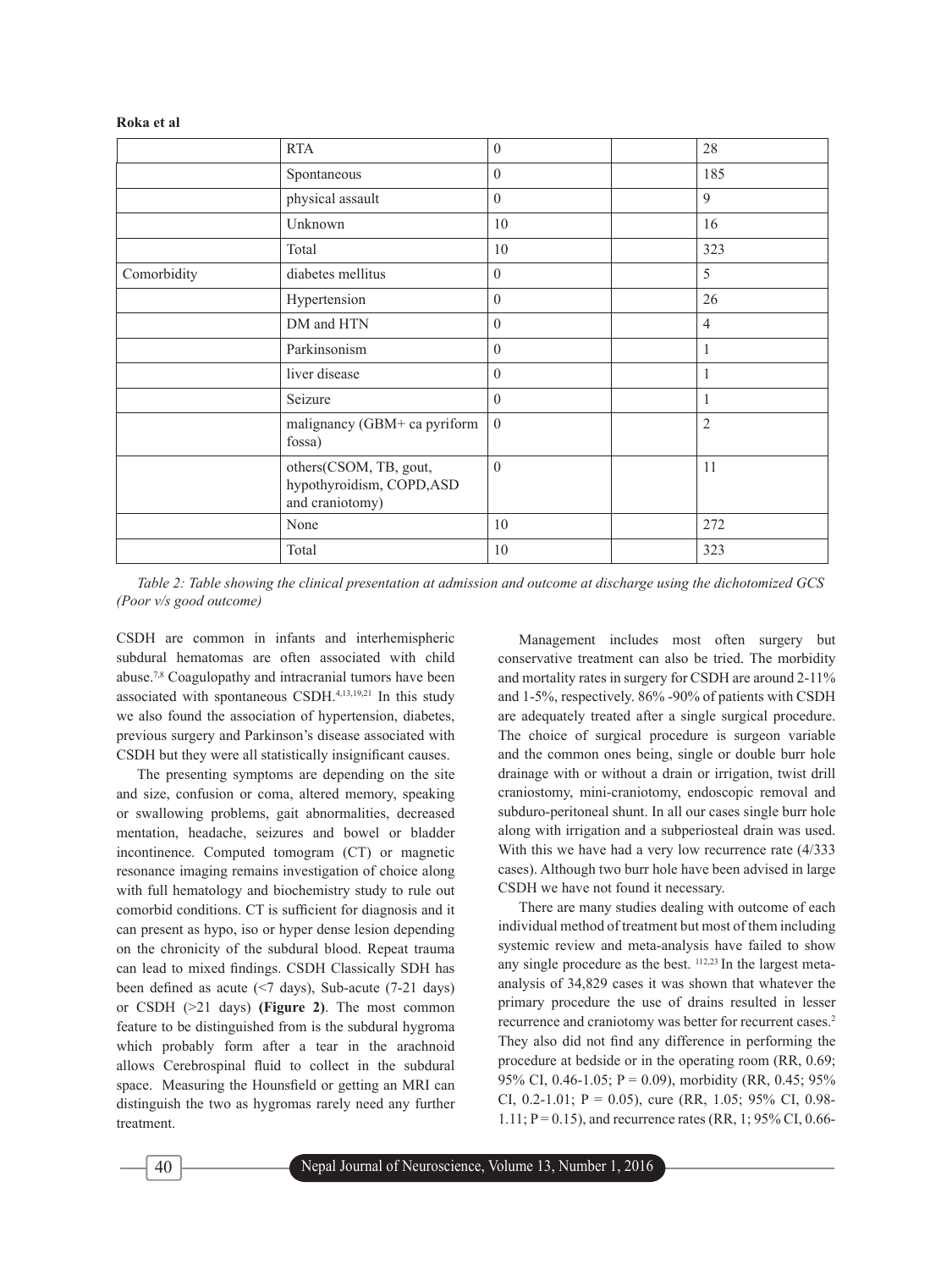1.52;  $P = 0.99$ ). Steroid did not improve outcome the use of drains resulted in a significant decrease in recurrences (RR, 0.46; 95% CI, 0.27-0.76; P = 0.002). Benefit of drain was shown in another series where 89.4% of patients with CSDH who were treated with a closed drainage system had a good recovery while 2.2% worsened.<sup>22</sup> The benefit of drain is also seen in this study where there were only 4 cases of recurrence (1.2%) (2 cases had pneumocephalus, 1 case had trauma and 1 case there was residual collection. There was no morbidity or mortality associated except for 1 case of superficial wound infection. In comparison with another large series (365 cases from a 15 year study) from Nepal, the majority of the cases were operated in local anesthesia and the center had not used drainage in most of the cases. With their method the authors have shown that the results were beneficial with  $6.3 \%$  morbidity and 1.4% mortality.17 They had also used steroids to an extent of 32%. The common postoperative complications are pneumocephalus, residual CSDH, seizure, infection and ipsilateral or contralateral epidural hematoma.<sup>28</sup>

In comparison with acute subdural hematoma there are no clear prognostic factors associated with CSDH. Preoperative neurological level and early diagnosis may correlate with a more favorable prognosis. Preoperative CT findings have no relation with postoperative outcome. The mortality rate is between 3.2-6.5% at 1 month with more than 80% reaching their pre-CSDH level of function. Sixty-one percent of patients aged 60 years or younger and in 76% of patients older than 60 years have favorable outcomes. Older age group, preexisting cerebral infarction, presence of subdural air after surgery correlated with poor brain expansion and higher recurrence.29 The presence of comorbidities (dementia, history of ischemic stroke), psychiatric disorders, patient age, reoperation for recurrence, and preoperative mRS score were also associated with poorer outcome.<sup>1</sup> The size of CSDH, use of anticoagulants, hematoma thickness / radiological findings does not affect the outcome.30 Nonoperative management is another option for the high risk cases or those whom are asymptomatic. Female patients, less midline shift, less density (Hounsfield units) and the use of steroids systemically or local application have been shown to benefit in these cases.<sup>32, 35</sup> Middle cerebral artery embolization is one of the latest methods of treating recurrent CSDH successfully.14 In this study too we did not find any correlation of admission age, sex, side, comorbidity or alcoholism with the final outcome.

### **Conclusion**

CSDH is a common neurosurgical entity which can be managed with minimal morbidity or mortality. Any of the

#### **Chronic Subdural Hematoma**

aforementioned methods of surgery can be used with good outcome. In high risk cases or completely asymptomatic cases conservative management can be tried. Although there are multiple comorbidities associated with CSDH this study found that except admission GCS there was no relation to age, side, sex, alcoholism, hypertension or diabetes in the outcome after surgery. Meticulous care to remove all the CSDH followed by use of drain is the most efficient way to manage CSDH.

#### **Acknowledgement**

The authors wish to thank Miss Pragya Pokhrel, BSc. Nursing for her statistical input.

# **References**

- 1. Abe Y, Maruyama K, Yokoya S, et al. Outcomes of chronic subdural hematoma with preexisting comorbidities causing disturbed consciousness. **J Neurosurg 27:**1-5, 2016
- 2. Almenawer SA, Farrokhyar F, Hong C, et al. Chronic subdural hematoma management: a systematic review and meta-analysis of 34,829 patients**. Ann Surg 259:**449-457, 2014
- 3. Aoki N. Chronic subdural hematoma in infancy. Clinical analysis of 30 cases in the CT era. **J Neurosurg 73:**201-205,1990
- 4. Ashish K, Das K, Mehrotra A, et al. Intracranial dural metastasis presenting as chronic subdural hematoma: a case report and review of literature. **Turk Neurosurg 24:**992-995, 2014
- 5. Atkinson JL, Lane JI, Aksamit AJ. MRI depiction of chronic intradural (subdural) hematoma in evolution. **J Magn Reson Imaging 17:**484-486, 2003
- 6. Chen JC, Levy ML. Causes, epidemiology, and risk factors of chronic subdural hematoma. **Neurosurg Clin N Am 11**:399–406, 2000
- 7. Cohen M, Scheimberg I. Subdural haemorrhage and child maltreatment. **Lancet 373:**1173, 2009
- 8. Feldman KW, Bethel R, Shugerman RP, Grossman DC, Grady MS, Ellenbogen RG. The cause of infant and toddler subdural hemorrhage: a prospective study. **Pediatrics 108:**636-646, 2001
- 9. Giamundo A, Benvenuti D, Lavano A, D'Andrea F. Chronic subdural haematoma after spinal anaesthesia. Case report. **J Neurosurg Sci 29:**153-155, 1985
- 10. Göksu E1, Akyüz M, Uçar T, Kazan S. Spontaneous resolution of a large chronic subdural hematoma: a case report and review of the literature. **Ulus Travma Acil Cerrahi Derg 15:**95-98, 2009
- 11. Hamasaki T, Yamada K, Kuratsu J. Seizures as a presenting symptom in neurosurgical patients: a retrospective single-institution analysis. **Clin Neurol Neurosurg 115:**2336-2340, 2013